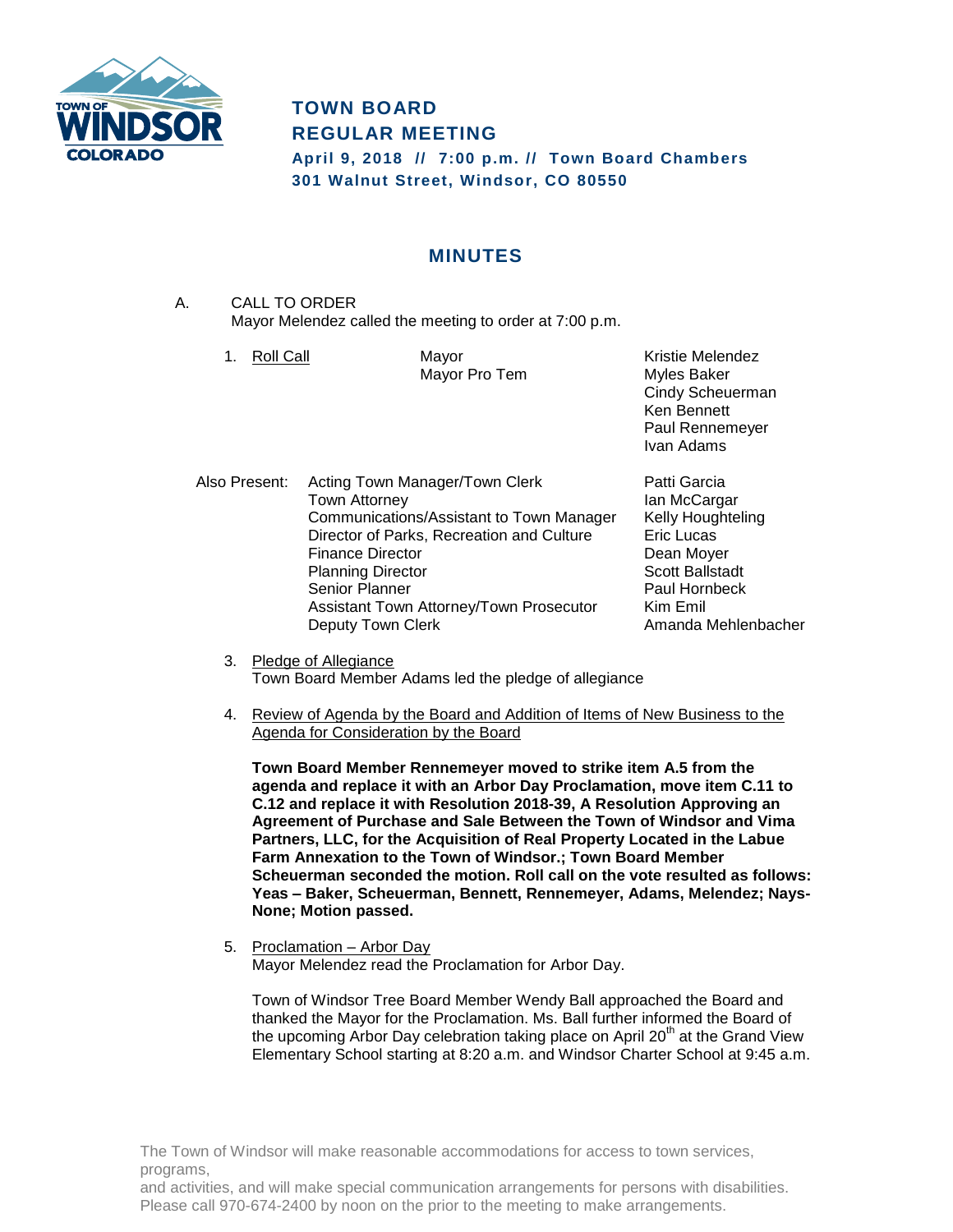The Annual Arbor Day Tree Sale will be held on April 21<sup>st</sup> and the Arbor Day poster exhibit will be held at the Art and Heritage Center with an open house .<br>from 4:00-6:00 p.m. on April 12<sup>th</sup>.

6. Proclamation – National Service Recognition Day Mayor Melendez read the Proclamation for National Service Day.

Kayla Evans and Hannah Hostak with the United Way of Weld County approached the Board and thanked the Mayor for the Proclamation. Ms. Hostak informed the Board of the 150 members that currently serve in Weld County working with non-profits to help end poverty.

- 7. Board Liaison Reports
	- Mayor Pro Tem Baker Parks, Recreation & Culture Advisory Board; North Front Range/MPO alternate Mayor Pro Tem Baker stated that he was unable to attend the April Parks, Recreation & Culture meeting, however, on the agenda was an update on capital improvement projects for the first quarter and discussion of the 2019 budget and 2018-2020 goals.
	- Town Board Member Scheuerman Water & Sewer Board; Clearview Library Board

Town Board Member Scheuerman reported that the Water & Sewer Board hasn't met since her last report and the next meeting will be held the morning of April 11<sup>th</sup>.

Ms. Scheuerman further reported that the Clearview Library Board met and presented their Social Media Contract Services and that they are working on combining the Friends of the Library and the Library Foundation. The Library Foundation is currently seeking Board members for those that may be interested as well as hosting a chili cook-off that will take place May  $5<sup>th</sup>$ . The Friends of the Library will be hosting a Summer House Party in order to spread the word about the Library.

 Town Board Member Bennett – Planning Commission; Windsor Housing Authority

Town Board Member Bennett reported that the Planning Commission met and conducted a public hearing for the Weld County Road 76 Annexation which is on tonight's agenda. The Planning Commission also reviewed site plans for the Associates in Family Medicine as well as the final site plan for the apartments at Eagle Crossing.

- Town Board Member Rennemeyer Historic Preservation Commission; Great Western Trail Authority; Chamber of Commerce Town Board Member Rennemeyer had no update on the Historic Preservation Commission or the Chamber of Commerce as neither have met since the last meeting. Mr. Rennemeyer reported that the Great Western Trail Authority met and discussed the encroachments along the future stretch of the trail extending from Severance to Eaton. Discussion revolved around the maintenance of the trail as well as financing and grants that have been obtained.
- Town Board Member Adams Tree Board; Poudre River Trail Corridor Board

Town Board Member Adams reported that the Tree Board will have an Open House at the Windsor Art and Heritage Museum showcasing the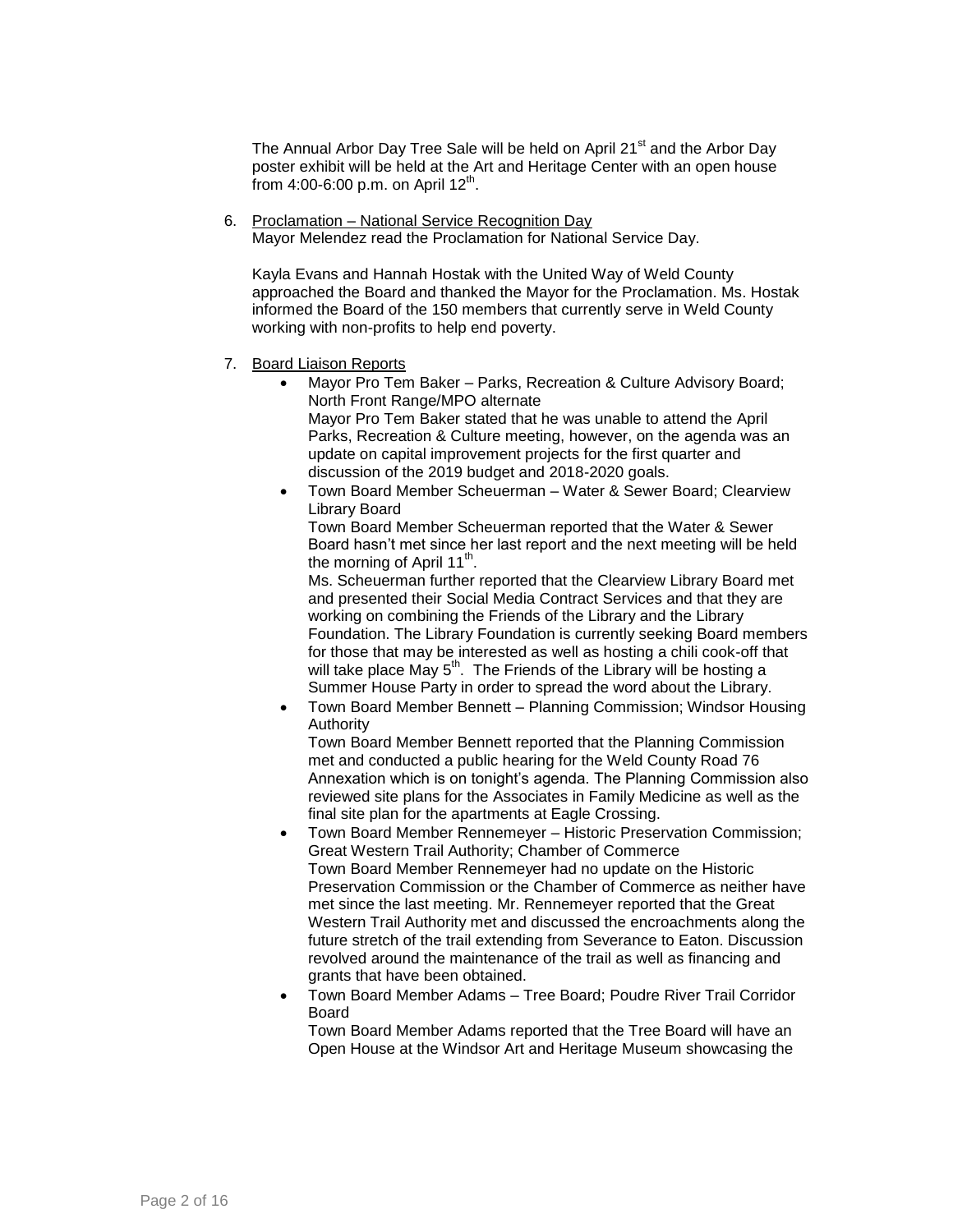Arbor Day Poster and Poetry entries. The winners of the poster and poetry contest will be announced during the April 23<sup>rd</sup> Town Board meeting. Grand View Elementary School and Windsor Charter Academy will each host an Arbor Day program on April 20<sup>th</sup>. Tree Board members will work with the Rotary Club to plant trees in Windsor's Main Park that have been donated. April 21<sup>st</sup> will mark the Annual Arbor Day Public Tree Sale for Windsor Residents. Trees can be purchased and picked up at the Forestry Office located at 190 North 8<sup>th</sup> Street.

Town Board Member Adams reported that the Poudre River Trail Board met and discussed maintenance reports and updating their bylaws. The 2018 Poudre Trail-athlon will be held at The Poudre Learning Center Trailhead, June 2, 2018 from 9am to Noon.

 Mayor Melendez – Downtown Development Authority; North Front Range/MPO

Mayor Melendez reported that at the North Front Range/MPO meeting the Colorado Department of Transportation is urging schools and communities to participate in bike to school day on Wednesday, May 9<sup>th</sup>. CDOT is also looking to develop a long range 2045 Regional Transit Element. A US 34 Pel Study is currently being conducted for improvements along Hwy 34. Questions concerning the study and the opportunity to review the concept plans will be held at the Riverside Library in Evans, CO on May 23<sup>rd</sup> or The Embassy Suites in Loveland, CO on May 30<sup>th</sup>. Both events start at 5:00pm. CDOT also reported the Big Thompson Canyon Flood Repair and US Hwy 34 will be open by Memorial Day Weekend. In conjunction, an update was given on the North I-25 expansion project and, whereas, Windsor will be a part of the initial first phase of construction.

8. Public Invited to be Heard

Mayor Melendez opened the meeting up for public comment to which there was none.

- B. CONSENT CALENDAR
	- 1. Minutes of the March 20, 2018 Special Meeting Minutes and March 26, 2018 Regular Meeting – Amanda Mehlenbacher
	- 2. Report of Bills for March 2018 D. Moyer
	- 3. Cancellation of May 28, 2018 Town Board Meeting

#### **Town Board Member Rennemeyer moved to approve the consent calendar as presented; Town Board Member Bennett seconded the motion. Roll call on the vote resulted as follows: Yeas – Baker, Scheuerman, Bennett, Rennemeyer, Adams, Melendez; Nays- None; Motion passed.**

- C. BOARD ACTION
	- 1. Site Plan Presentation River Valley Crossing Subdivision  $2^{nd}$  Filing, Lot 1 Gavin Kaszynski, Associates in Family Medicine, applicant / Katy Thompson, Ripely Design, Inc., applicant's representative
		- Staff presentation: Paul Hornbeck, Senior Planner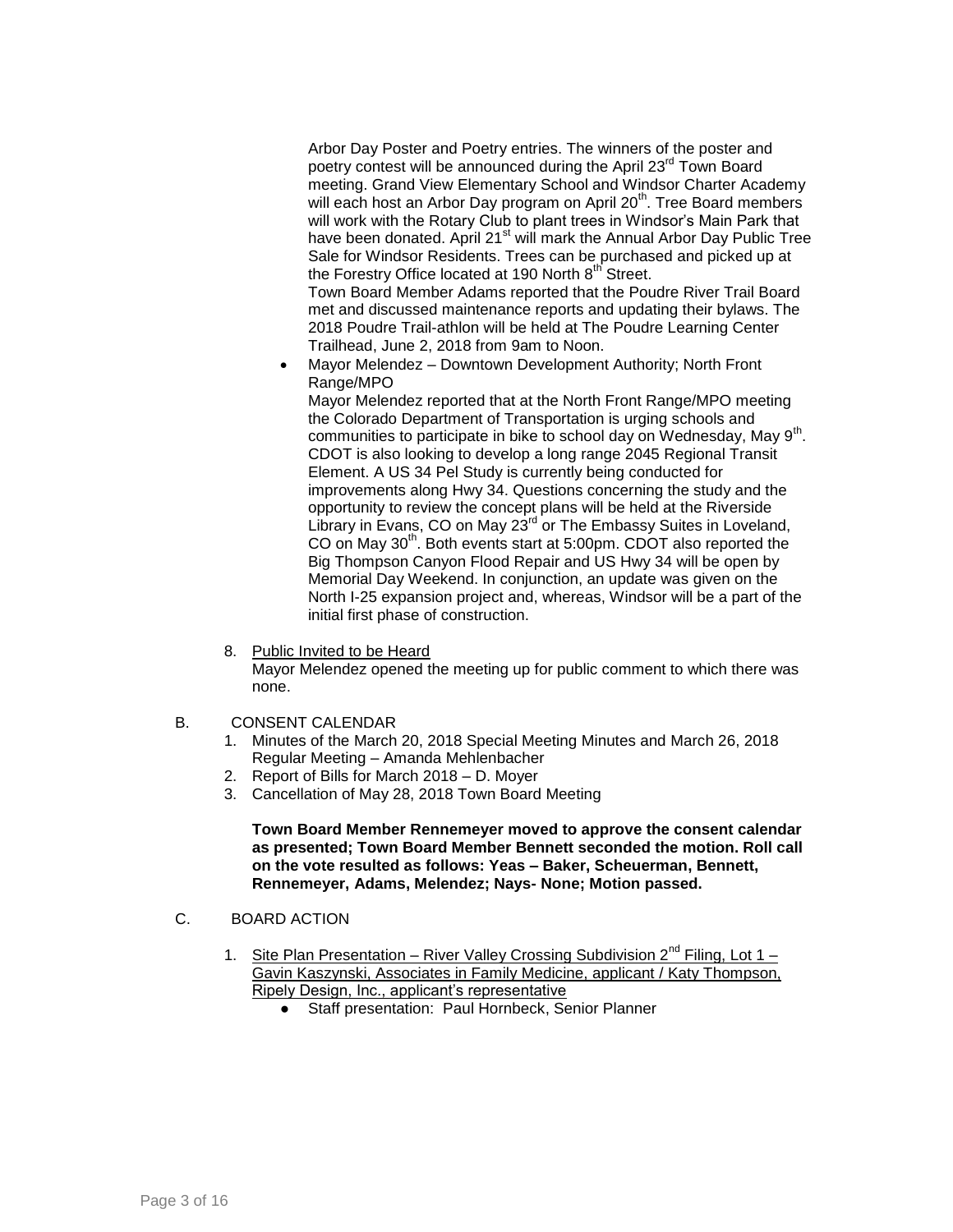Mr. Hornbeck introduced the application and presented the PowerPoint presentation included in the packet materials, with the following information: Mr. Gavin Kaszynski, represented by Ms. Katy Thompson, is proposing a new site development in the River Valley Crossing Subdivision 2nd Filing. The site is zoned General Commercial (GC) and is located adjacent to other GC zoned properties.

Overall development characteristics include:

- total lot area of 1.137 acres
- a two story building with 7,678 s.f. of lot coverage
- approximately 28% landscaped area
- 72 parking stalls and 10 bicycle parking spaces

Building characteristics include:

- primary building materials of brick and stucco with accent metal panels
- predominant roof height of 31' with a roof feature up to 37' in height

There was no recommendation, as this item is for presentation purposes.

Town Board Member Bennett highlighted that the Planning Commission inquired about the height of the building and if a waiver was requested due to hardship. Mr. Bennett wished to point out that due to the type of medical equipment it necessitates a higher elevation. This was not just an architectural design but rather a need for the medical equipment which justifies the waiver of height.

Mayor Melendez inquired what the facility will consist of.

Katy Thompson of Ripley Design, Inc., responded that the first floor will consist of an Urgent Care and the second floor will be made up of medical offices. This was an expansion and relocation of an existing business with an addition of the Urgent Care.

Mayor Melendez inquired as to the hours of operation.

Gavin Kaszynski of Associates in Family Medicine, responded that although the hours have not been defined, they are envisioning hours of operation being 8:00am-8:00pm, 7 days per week.

Town Board Member Bennett inquired as to when the business will be open. Mr. Kaszynski responded April or May of 2019.

- 2. Site Plan Presentation Falcon Point Subdivision, Lot 4 Craig Kraft, applicant/ Patricia Kroetch, North Star Design, Inc., applicant's representative
	- Staff presentation: Paul Hornbeck, Senior Planner

Mr. Hornbeck introduced the application and presented the PowerPoint presentation included in the packet materials, with the following information: The applicant Mr. Craig Kraft, represented by Ms. Patricia Kroetch, is proposing a new site development in the Falcon Point Subdivision at 611 Gyrfalcon Court, south of SH 392/ Main Street. The site is zoned Limited Industrial (IL) and is located adjacent to other properties with IL zoning.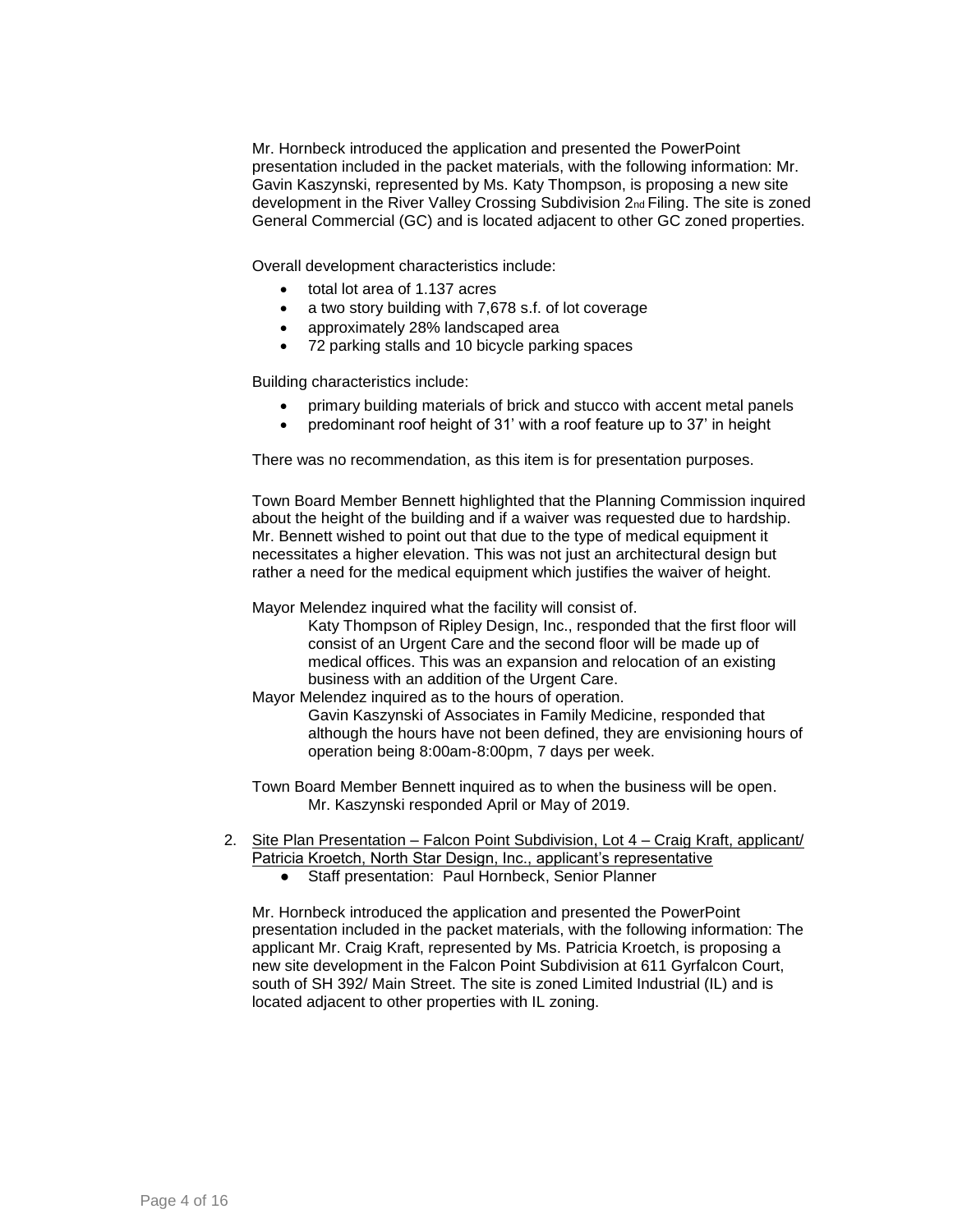Overall development characteristics include:

- total lot area of 4.17 acres
- four office/ warehouse buildings of 10,240 square feet each
- approximately 6.2% landscaped area (additional common landscaping is provided with the subdivision)
- building coverage of 41,860 sf (23%)
- 68 parking stalls

Building characteristics include:

- Three to four tenant spaces per building
- metal buildings with brick wainscot
- peak roof height of approximately 31'

There was no recommendation, as this item is for presentation purposes.

Mayor Melendez inquired if the building was for any particular businesses. Mr. Hornbeck stated that the applicant has indicated the building has been mostly filled with tenants with only a few spaces still available.

Town Board Member Adams inquired if any considerations have been made to enhance the appearance to the building(s) and surrounding areas.

> Mr. Hornbeck responded that each property owner has to some extent the flexibility to design the building, however, code requires that metal buildings contain either a brick or stone wainscot be added to the public view.

- 3. Public Hearing An Ordinance Annexing and Zoning Certain Territory known as the WCR 76 Annexation to the Town of Windsor – Jon Turner, Hillside Development Group, applicant / Kristin Turner, TB Group, applicant's representative
	- Legislative Action
	- Staff presentation: Paul Hornbeck, Senior Planner

**Town Board Member Adams moved to open the public hearing; Town Board Member Scheuerman seconded the motion. Roll call on the vote resulted as follows: Yeas – Baker, Scheuerman, Bennett, Rennemeyer, Melendez; Nays- Adams; Motion passed.**

Mr. Hornbeck introduced the application and presented the PowerPoint presentation included in the packet materials, with the following information: The applicant Mr. Jon Turner, represented by Ms. Kristin Turner, has submitted a petition to annex approximately 6.47 acres to the Town of Windsor as General Commercial (GC) and Residential Mixed Use (RMU) zoned property. The proposed zoning is consistent with the zoning of adjacent property to the south. The purpose of this annexation is to annex Weld County Road 76 right-of-way in anticipation of potential roadway improvements associated with the proposed Rocky Mountain Sports Park. Development of the Rocky Mountain Sports Park itself will require various additional approvals by Town Board.

The applicant held a neighborhood meeting on February 5, 2018.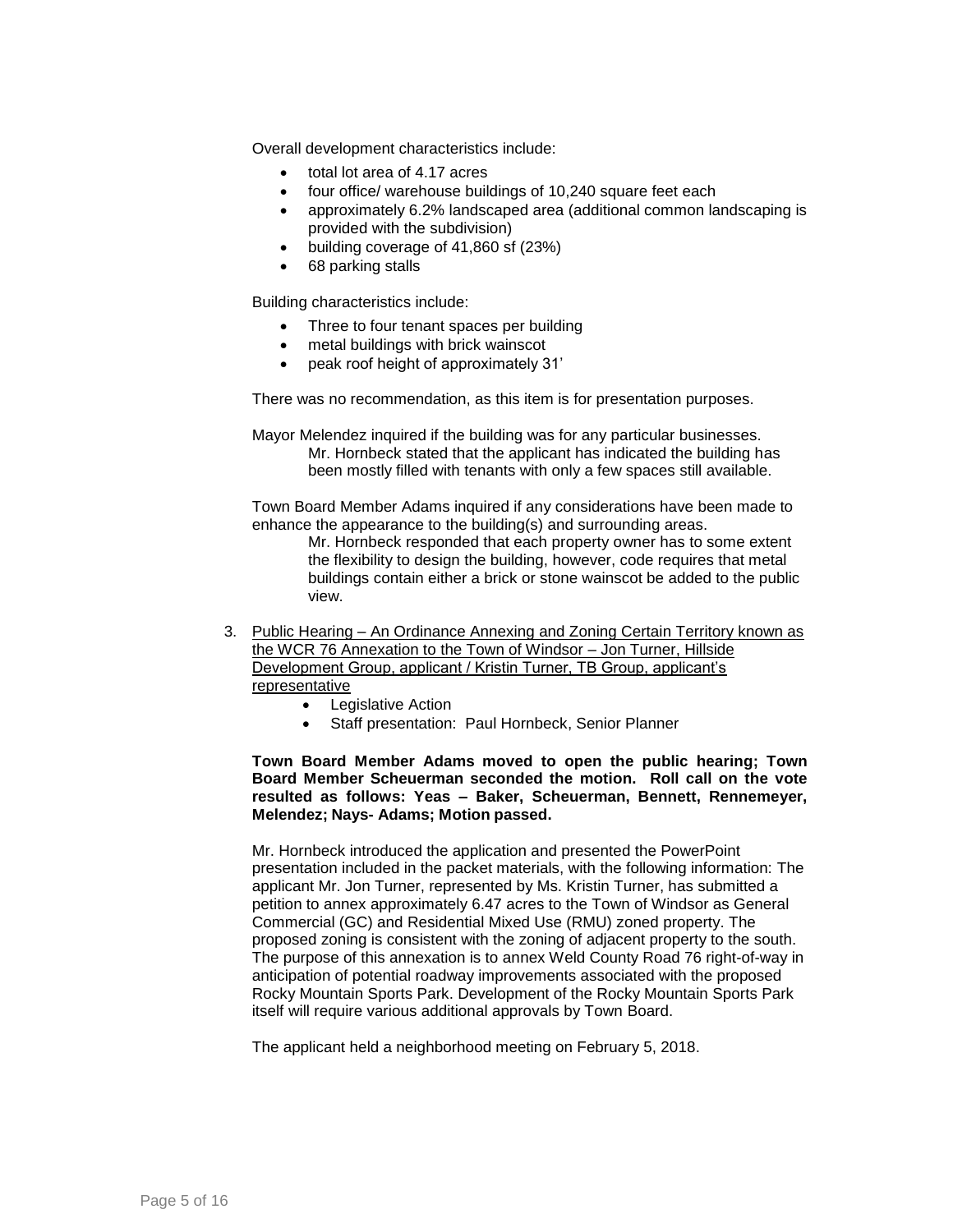On February 26, 2018 Town Board adopted Resolution No. 2018-022 that declared certain findings of fact concerning the Weld County Road 76 Annexation, determined substantial compliance with Colorado Municipal Annexation Act (1965), and established public hearing dates before the Planning Commission and the Town Board. The established hearing dates were April 4, 2018 for the Planning Commission and April 9, 2018 for the Town Board.

No Annexation Report is required with this annexation because the total area is less than 10 acres. Additionally, since the annexation consists only of right-ofway and no developable property, no impact is anticipated to utilities or services to the property or to the school district.

At their April 4, 2018 meeting the Planning Commission forwarded a recommendation of approval of the WCR 76 Annexation to the Town Board, as presented.

Staff requested the following be entered into the record:

- Application and supplemental materials
- Staff memorandum and supporting documents
- All testimony presented during the public hearing
- Recommendation

Mayor Melendez asked if there were any questions or comments from Town Board members.

There was none.

Mayor Melendez asked if anyone from the audience wished to speak on this matter

There were four individuals who commented during the public hearing. All were opposed to the WCR 76 Annexation voicing concerns that it facilitates the development of the Rocky Mountain Sports Park. The public voiced strong concerns regarding the increased traffic within their neighborhoods, speed limits, school bus stops as well as the thought of an alternate route that commuters will use to seek an escape from Harmony Road and use County Road 76.

Marcia Maeda, 6711 Steven Street, Windsor, CO 80550 – Opposed Rosalyn Leautaud, 36933 WCR 15, Windsor, CO 80550 – Opposed Vicki Lake, 37044 Northwest Drive, Weld - Opposed Douglas Born, 7377 CR 76, Windsor, CO 80550- Opposed

Ms. Maeda inquired if the Town of Windsor will be conducting any additional traffic studies to take into consideration the impending events.

> Ms. Garcia responded that she would circulate Ms. Meada's written statement to the appropriate staff and have them respond to her questions.

Mayor Melendez inquired if the applicant could speak to the improvements suggested and the need for the annexation.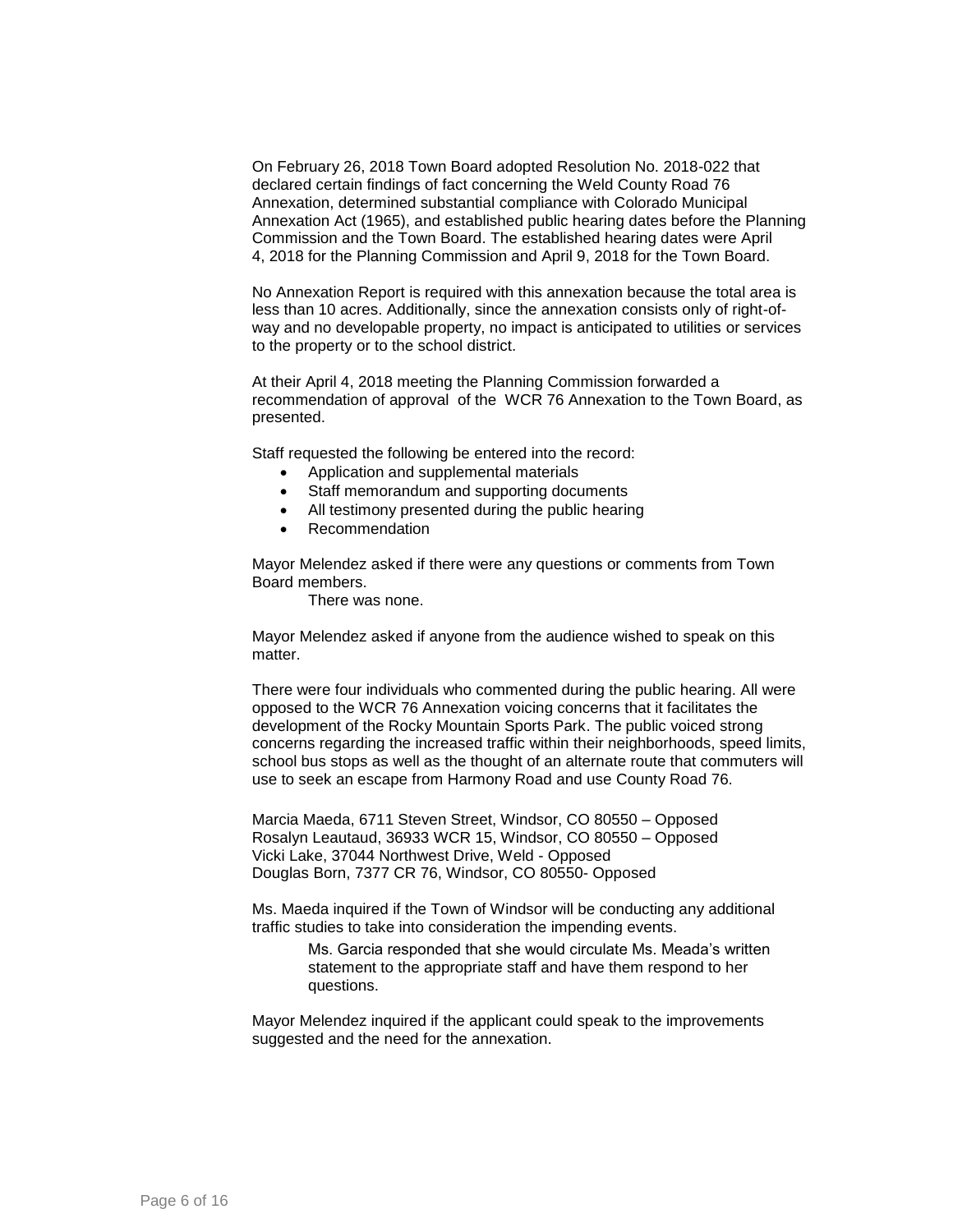Jon Turner, 6379 Crooked Stick Dr., Windsor, CO., responded that the annexation was requested by staff. The ground being annexed would consist of the existing right-of-way which includes 30 feet on each side of the section line. The intent of the annexation is that Windsor would take over WCR 76 since future development will take access from the road and the Town will need to address transportation and safety issues. The road will stay in its current condition until adjacent development requires improvements at the direction of the town.

Discussion between the Town Board Members and staff revolved around whether or not Ms. Lake's property is currently or will be affected by the annexation.

**Town Board Member Bennett moved to close the public hearing; Town Board Member Rennemeyer seconded the motion. Roll call on the vote resulted as follows: Yeas – Baker, Scheuerman, Bennett, Rennemeyer, Adams, Melendez; Nays- None; Motion passed.**

- 4. Resolution No. 2018-34 A Resolution Making Certain Findings and Conclusions of Law Pursuant to Section 31-12-110 C.R.S., Concerning the WCR 76 Annexation to the Town of Windsor – Jon Turner, Hillside Development Group, applicant / Kristin Turner, TB Group, applicant's representative
	- Legislative Action
	- Staff presentation: Paul Hornbeck, Senior Planner

Mayor Melendez asked if Mr. Hornbeck had anything further he wished to add. Per Mr. Hornbeck; nothing further.

Mayor Melendez asked if there were any questions or comments from Town Board members.

There were none.

**Town Board Member Rennemeyer moved to approve Resolution No. 2018- 34- A Resolution Making Certain Findings and Conclusions of Law Pursuant to Section 31-12-110 C.R.S.. Concerning the WCR 76 Annexation to the Town of Windsor; Town Board Member Scheuerman seconded the motion. Roll call on the vote resulted as follows: Yeas – Baker, Scheuerman, Bennett, Rennemeyer, Adams, Melendez; Nays- None; Motion passed.**

- 5. Ordinance No. 2018-1558 An Ordinance Annexing and Zoning Certain Territory known as the WCR 76 Annexation to the Town of Windsor – Jon Turner, Hillside Development Group, applicant / Kristin Turner, TB Group, applicant's representative
	- First reading
	- Legislative action
	- Staff presentation: Paul Hornbeck, Senior Planner

Mayor Melendez asked if Mr. Hornbeck has anything further he wished to add. Per Mr. Hornbeck; nothing further.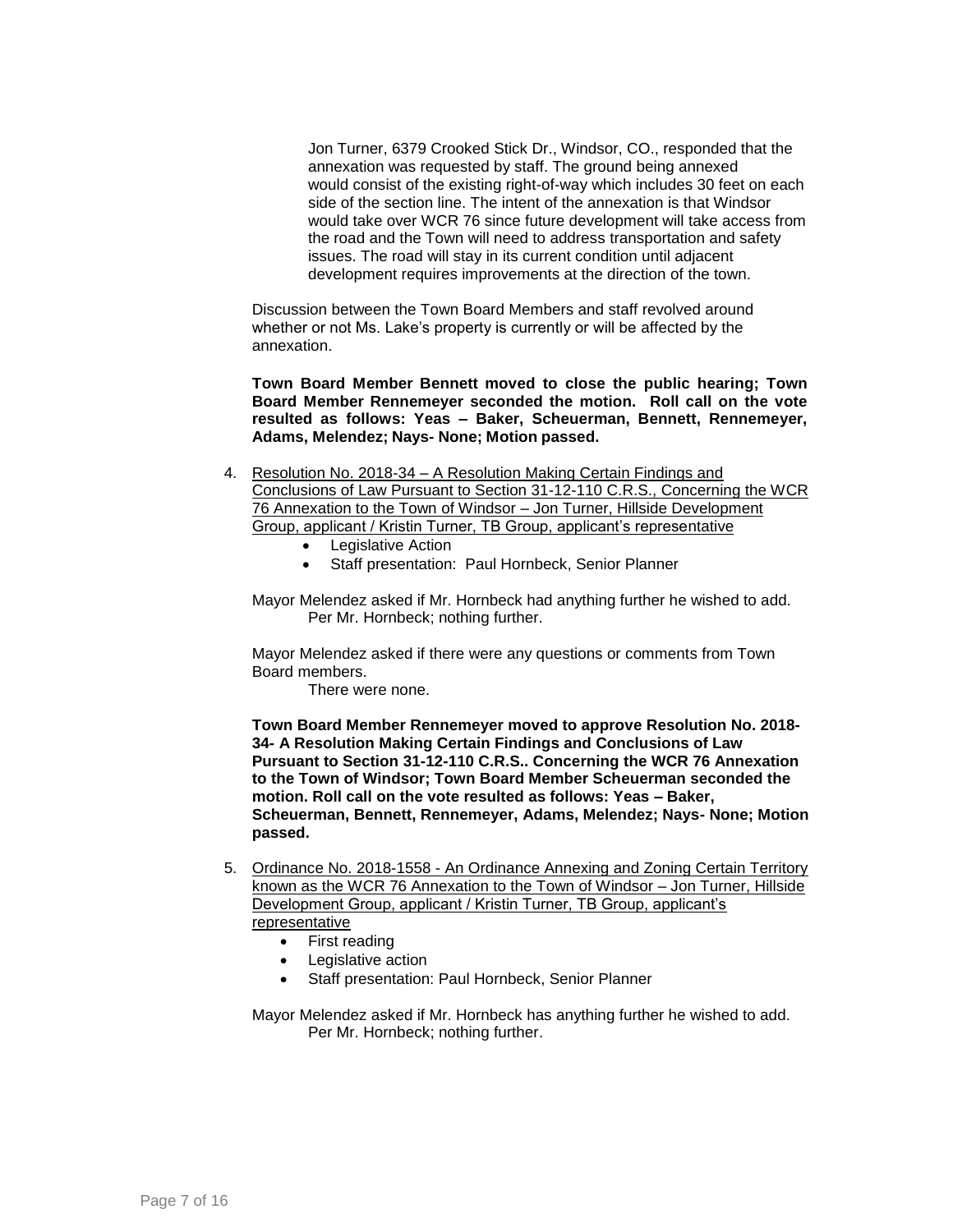**Town Board Member Scheuerman moved to approve Ordinance No. 2018- 1558 as presented; Town Board Member Bennett seconded the motion. Roll call on the vote resulted as follows: Yeas – Baker, Scheuerman, Bennett, Rennemeyer, Adams, Melendez; Nays- None; Motion passed.**

- 6. Public Hearing A Resolution Approving the First Amendment to an Intergovernmental Agreement Between the Town of Windsor and Town of Severance Regarding Development Within the State Highway 257 and Harmony Road Corridor
	- Legislative action
	- Staff presentation: Paul Hornbeck, Senior Planner; Ian D. McCargar, Town Attorney

**Town Board Member Rennemeyer moved to open the public hearing; Town Board Member Adams seconded the motion. Roll call on the vote resulted as follows: Yeas – Baker, Scheuerman, Bennett, Rennemeyer, Adams, Melendez; Nays- None; Motion passed.**

In order to accommodate anticipated development in and surrounding the Rocky Mountain Sports Park ("RMSP") property, the development standards approved in the attached March 25, 2013, IGA with Severance ("Original IGA") must be amended. Severance representatives have indicated their willingness to allow this modification of the development standards, and staff has prepared the attached First Amendment to Intergovernmental Agreement Between the Town of Windsor and Town of Severance ("Amended IGA").

The Amended IGA would defer to the standards in a Planned Unit Development (PUD) overlay district proposed for the property. The PUD application is pending, and has yet to be presented for Town Board approval.

In accordance with Article XXIII of Chapter 16 of the Municipal Code, the intent of PUD regulations is, among other things, intended to "provide flexibility in land planning and development, resulting in amenable relationships between buildings and ancillary uses and permitting more intensive use of land where well-related open space and recreational facilities are integrated into the overall design." Should Town Board approve a PUD for the RMSP property, development requirements will be included in the PUD. Under the proposed Amended IGA, those requirements would supersede the development standards in the Original IGA for those portions of the RMSP that lie in the Corridor.

Once the PUD application is ready to be scheduled, public hearings before both Planning Commission and Town Board will be required. Approval of the PUD will require Town Board adoption of a rezoning ordinance.

Staff recommended that the Town Board adopt Resolution No. 2018-35, A Resolution Approving the First Amendment to Intergovernmental Agreement Between the Town of Windsor and Town of Severance Regarding Development Within the State Highway 257 and Harmony Road Corridor.

Mr. McCargar stated that the draft IGA Amendment has been submitted to the Town of Severance. The Board of Trustees requested that Mr. McCargar add the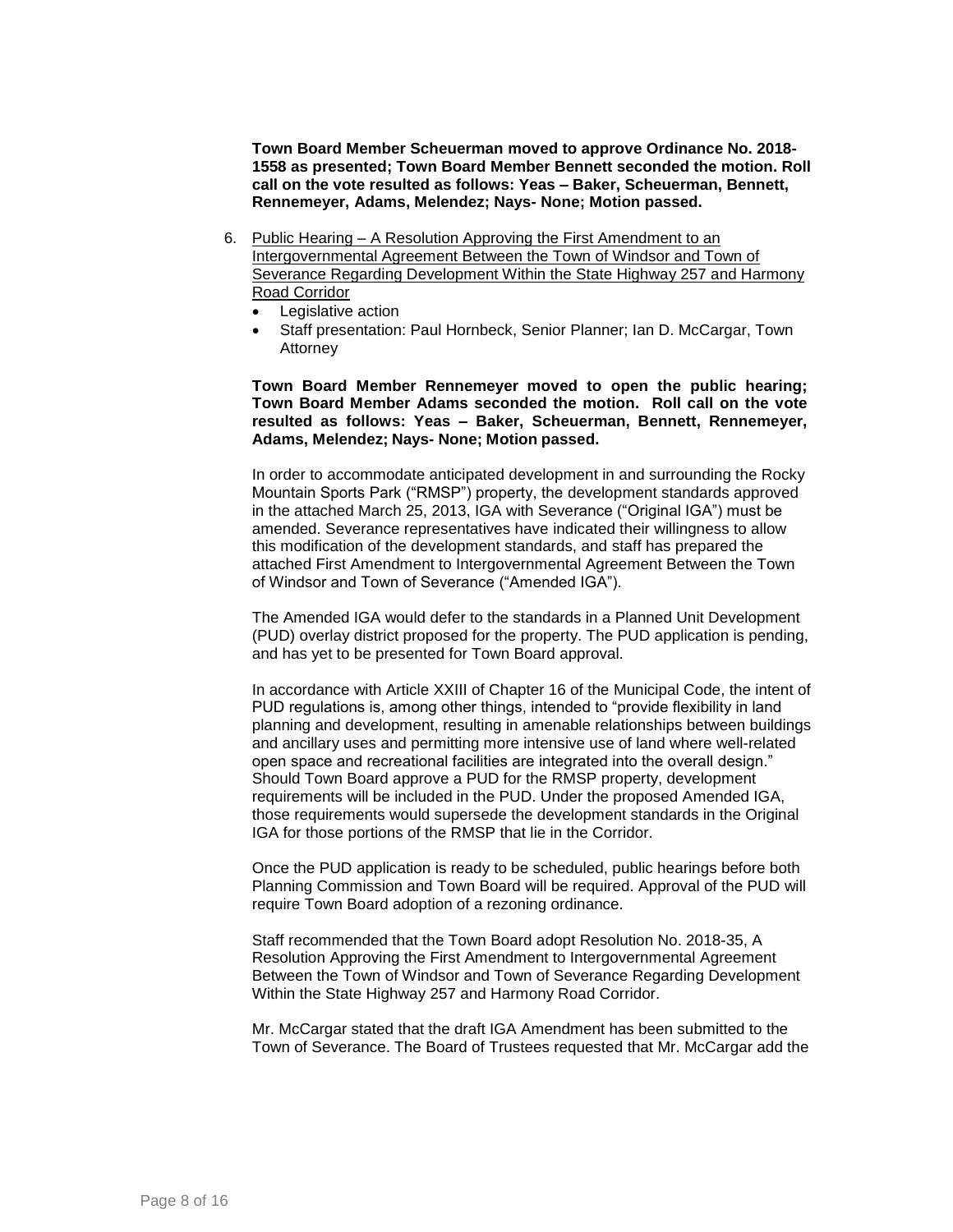reciprocity language that appears toward the end of the document to make certain if the Town of Severance needed the Town of Windsor to review a (PUD) planned unit development model for their side of the corridor, that the town would be willing to do so

Town Board Member Scheuerman requested clarification as to whether the IGA was sent to the Town of Severance for review and comment, would it require them to take any formal action in order to approve it.

Per Mr. McCargar; No.

Town Board Member Scheuerman inquired as to the reciprocity that is stated in the IGA and if there was any concern that they may vary from the standards put into the IGA via the PUD process.

Mr. McCargar responded that the land use decision is left to each jurisdiction. The referral and comment portion of the agreement allows the towns to take into account each other's perspective on what is being proposed.

Mayor Melendez asked if there were any further questions or comments from Town Board members.

There were none.

Mayor Melendez asked if anyone from the audience wished to speak on this matter.

There was none.

Mayor Melendez asked if Mr. McCargar had anything further he wished to add. Per Mr. McCargar; nothing further Madam Mayor.

**Town Board Member Adams moved to close the public hearing; Town Board Member Rennemeyer seconded the motion. Roll call on the vote resulted as follows: Yeas – Baker, Scheuerman, Bennett, Rennemeyer, Adams, Melendez; Nays- None; Motion passed.**

- 7. Resolution No. 2018-35 A Resolution Approving the First Amendment to an Intergovernmental Agreement Between the Town of Windsor and Town of Severance Regarding Development Within the State Highway 257 and Harmony Road Corridor
	- Legislative action
	- Staff presentation: Paul Hornbeck, Senior Planner; Ian D. McCargar, Town Attorney

Mayor Melendez asked if Mr. Hornbeck has anything further he wished to add. Per Mr. Hornbeck; nothing further

Mayor Melendez asked if there were any further questions or comments from Town Board members.

There were none.

**Town Board Member Adams moved to approve Resolution No. 2018-35 as presented; Town Board Member Bennett seconded the motion. Roll call on**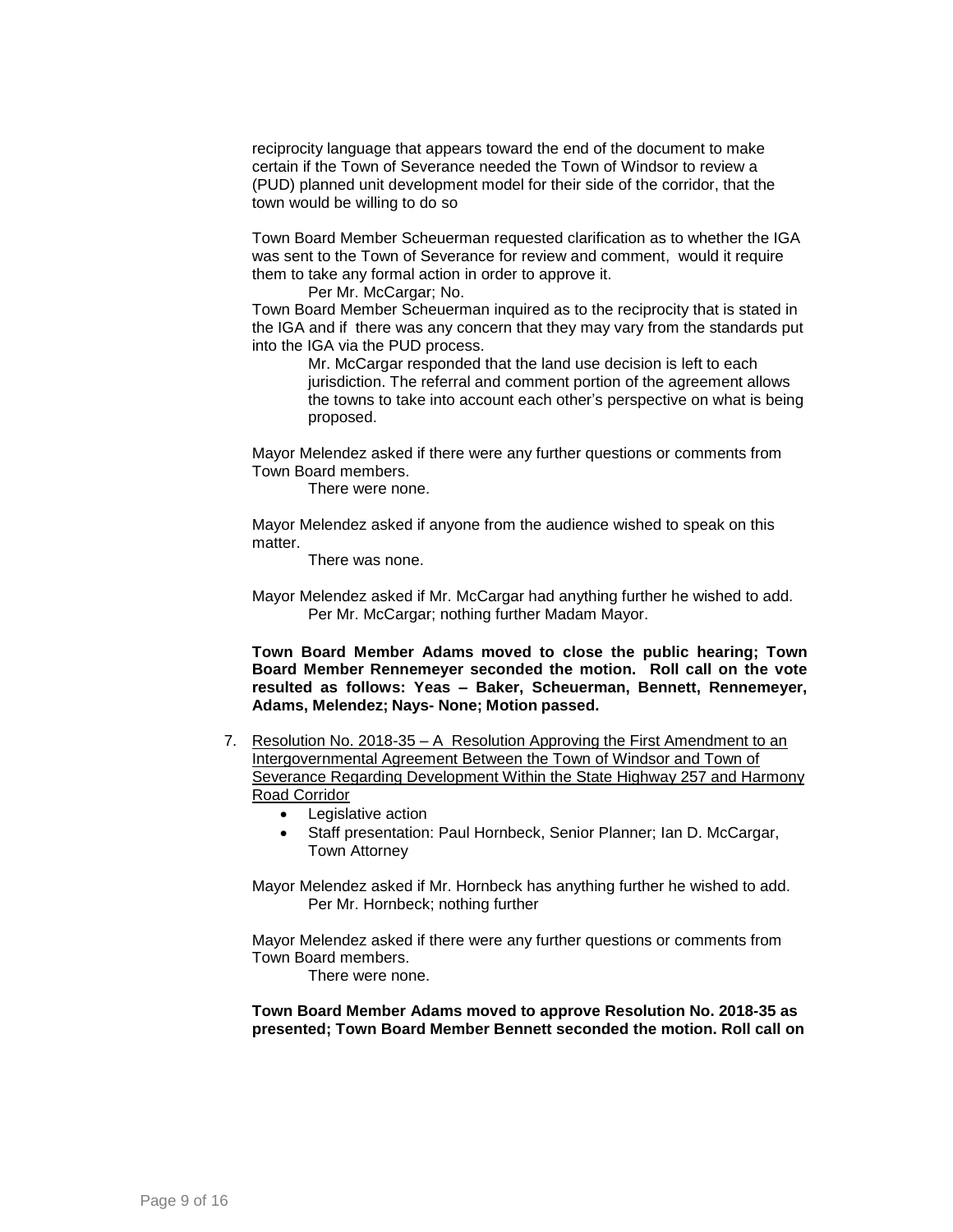**the vote resulted as follows: Yeas – Baker, Scheuerman, Bennett, Rennemeyer, Adams, Melendez; Nays- None; Motion passed.**

- 8. Resolution No. 2018-36 A Resolution Approving a Non-Binding Term Sheet Between the Town of Windsor and Broe Infrastructure Development, LLC, Regarding a Project Delivery Agreement for Provision of Treated Water to the Town of Windsor
	- Legislative action
	- Staff presentation: Ian D. McCargar, Town Attorney

Broe Infrastructure Development, LLC ("Broe"), has proposed initial terms for further exploration of a water treatment agreement, as set forth in the attached *Term Sheet Regarding a Project Delivery Agreement for Provision of Treated Water to Windsor* ("Term Sheet"). With the exception of Section 5 (Exclusivity), the Term Sheet is a non-binding statement of intent to continue discussions. It does, however, lay out certain basic expectations for future negotiations:

- The Treatment Plant ("Plant") will use reverse osmosis ("RO") technology to treat and deliver water pumped to the surface in the Great Western Industrial Park; and
- Broe will perform all development activity, and will finance the project through arrangements with third-party investors, including the establishment of a "Project Company"; and
- The Town will create a statutory water authority ("Authority") to eventually acquire the Plant, after payments made pursuant to a longterm financing arrangement set up through the Town's Water Utility Enterprise; and
- A Letter of Intent ("LOI") will be negotiated by July 2, 2018, containing more-specific terms; and
- All costs of development, water rights, financing and capital construction will be allocated through the terms of a final agreement ("Project Delivery Agreement") to be finalized by the end of September, 2018.

Assuming this project meets the foregoing expectations, the Plant would be under construction in 2019, and completed in 2021.

Staff recommended the Town Board adopt Resolution No. 2018-36.

Town Board Member Baker inquired if the mention of brine management assets including deep injection disposal wells also included frack wastewater.

> Mr. McCargar stated that the disposal injection well is an entirely different permitting process under the EPA's rules than it would be for hydraulic fracturing fluids.

Mr. Baker expressed his concerns with allowing wastewater disposal near the Great Western property.

> Mr. McCargar responded that discussion has taken place with the engineering firm that's working on this component and that it's not intended to take just any disposable waste. The intention is to take the brine generated by the plant.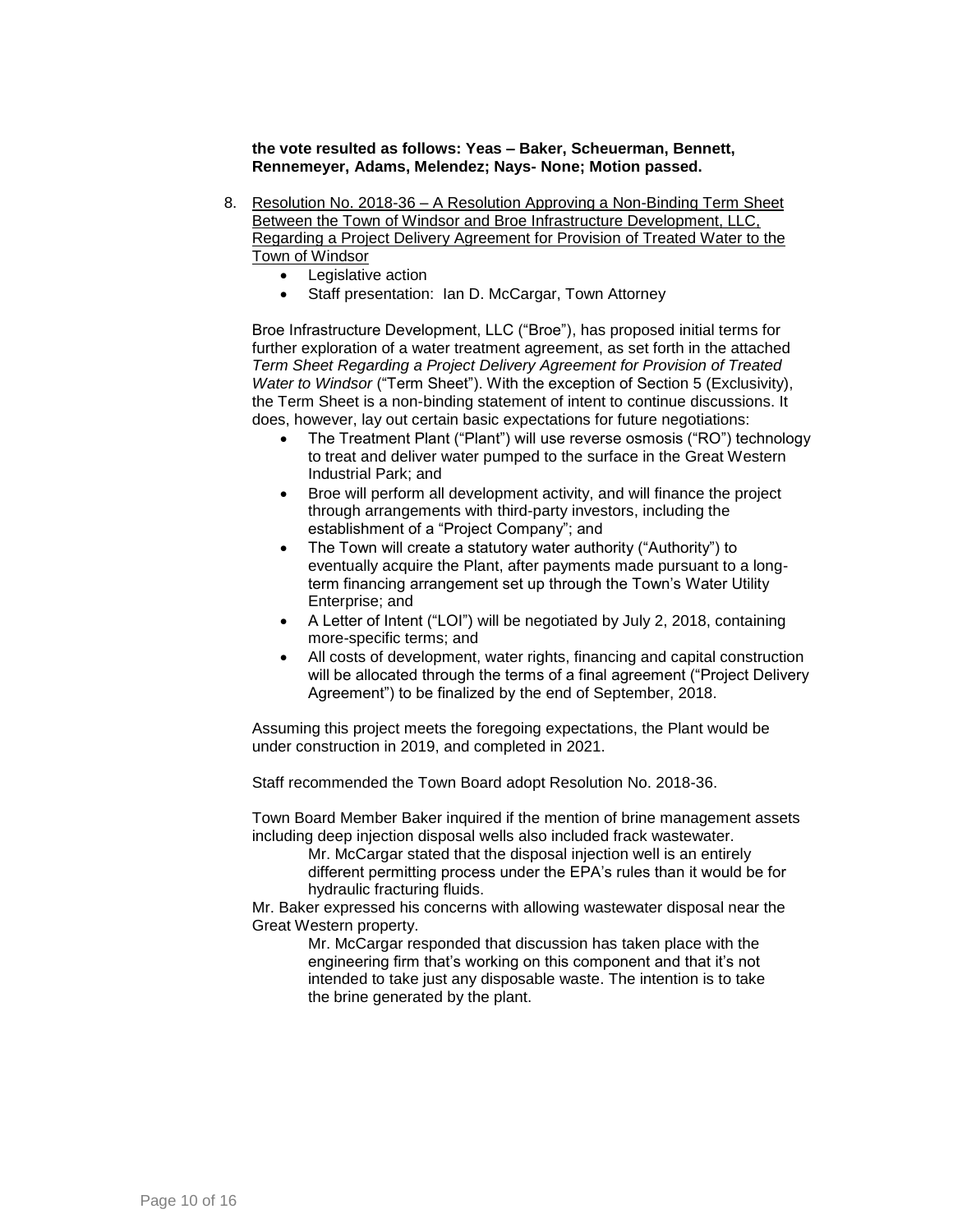Discussion continued to revolve around the opportunities of partnering with other municipalities to help reduce cost, the lifespan of the technology as well as the necessity of this plant for the Town of Windsor.

**Town Board Member Rennemeyer moved to approve Resolution No. 2018- 36 as presented; Town Board Member Scheuerman seconded the motion. Roll call on the vote resulted as follows: Yeas – Baker, Scheuerman, Bennett, Rennemeyer, Adams, Melendez; Nays- None; Motion passed.**

- 9. Resolution No. 2018-37 A Resolution Approving the Final Site Plan for Eagle Crossing Subdivision 4th Filing, Lots 1 & 3 – Morgan Kidder, Fossil Ridge Holdings, LLC, applicant/ Brian Williamson, TST Consulting Engineers Inc., applicant's representative
	- Quasi-judicial
	- Staff presentation: Paul Hornbeck, Senior Planner

Mr. Hornbeck introduced the application and presented the PowerPoint presentation included in the packet materials, with the following information: The applicant, Mr. Morgan Kidder of Fossil Ridge Holdings, LLC, represented by Mr. Brian Williamson of TST Consulting Engineers, has submitted a final site plan, known as Eagle Crossing Subdivision  $4^{th}$  Filing, Lots 1 & 3. The site plan encompasses approximately 21.6 acres. Town Board approved a rezoning of the subject property from Limited Industrial (IL) to High Density Multifamily (MF-2) on January 8, 2018 and Planning Commission approved the preliminary site plan on October 18, 2017.

Site plan characteristics include:

- a total of 407 dwelling units;
- four two-story multi-family residential buildings on the east side of the project with 14 to 16 units each;
- fifteen three-story multi-family residential buildings with 21 to 24 units each;
- 620 parking spaces, including 120 detached garage spaces, and 500 open-air parking spaces;
- 21% building coverage of the site;
- 46% of the site to be landscaped area; and
- playground, clubhouse and pool for residents.

Building characteristics include:

- horizontal fiber cement lap siding as the predominant façade material;
- stone treatment around the base of buildings and around external stairways;
- covered decks and porches; and
- 5:12 roof pitch with varying rooflines.

Off-site improvements being completed with the Eagle Crossing Subdivision 4th Filing will include:

- construction of Steeplechase Drive from Highland Meadows Parkway to Fairgrounds Avenue, including an adjacent 10' wide public trail
- extension of Ward Drive north to connect with Steeplechase Drive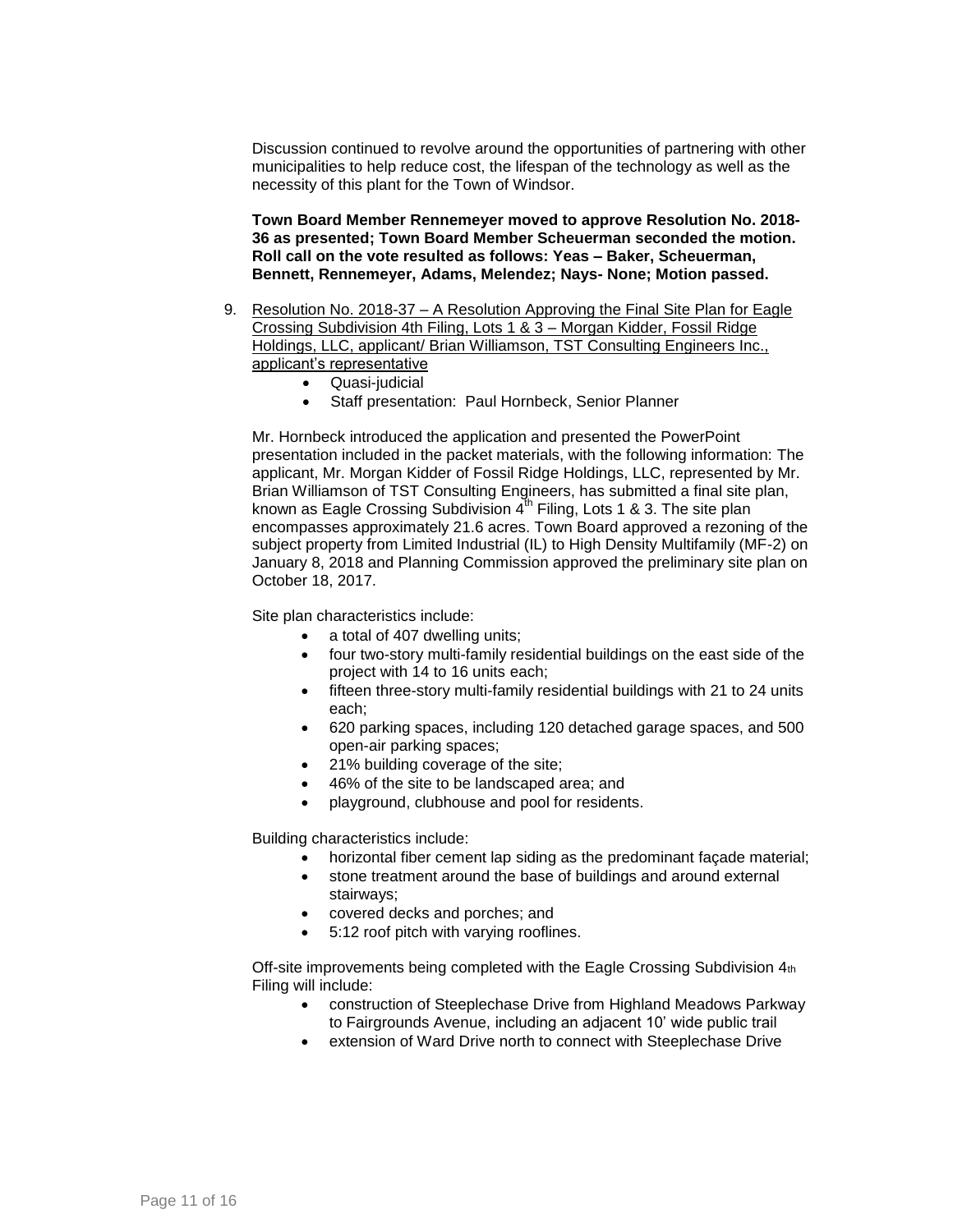• regional detention facility with soft surface trail amenity

At their April 4, 2018 meeting Planning Commission forwarded to the Town Board a recommendation of approval, subject to the following conditions:

- 1. All outstanding staff comments on the site plan drawings shall be addressed.
- 2. Prior building permits being accepted for review the applicant shall:
	- a) Enter into a development agreement with the Town, which shall not be recorded until after the Eagle Crossing Subdivision 4th Filing plat has been recorded.
	- b) Submit a minor subdivision application to place the portion of the regional detention facility depicted on Lot 1 in the Eagle Crossing Subdivision 4th Filing in a separate tract.
	- c) Present evidence to the Town that an easement granting temporary rights to the Developer to construct the off-site improvements depicted on the improvement drawings and permanent exclusive rights to the Town for the storm drainage facility.
	- d) Present a written undertaking, under which the Brands East Metropolitan District will permanently assure the ongoing maintenance of the drainage facilities, adjacent recreational trail, and surrounding landscaping on Tract A of Fossil Ridge Subdivision 2nd Filing and the yet-to-be created tract required in condition 2.b above.
- 3. In the event that issues arise due to lack of sufficient parking stalls provided on site, the property owner shall take appropriate measures to address such issues.

Mr. Hornbeck stated that item 2.(b) listed has subsequently been addressed through other means; therefore, staff recommends that the item be removed from the conditions of approval.

Staff recommended that the following be entered into the record:

- Application and supplemental materials
- Staff memorandum and supporting documents
- Recommendation

Town Board Member Rennemeyer questioned as to why staff is researching other locations if the applicant has met the current standard of 1.5 spaces per unit.

Mr. Hornbeck responded that that parking does meet the minimum requirement, however, staff has identified this as a potential threat of health, safety and welfare.

Town Board Member Baker inquired if parking was allowed on Steeplechase Drive or Ward Avenue.

Mr. Hornbeck responded that those streets are designed with no parking.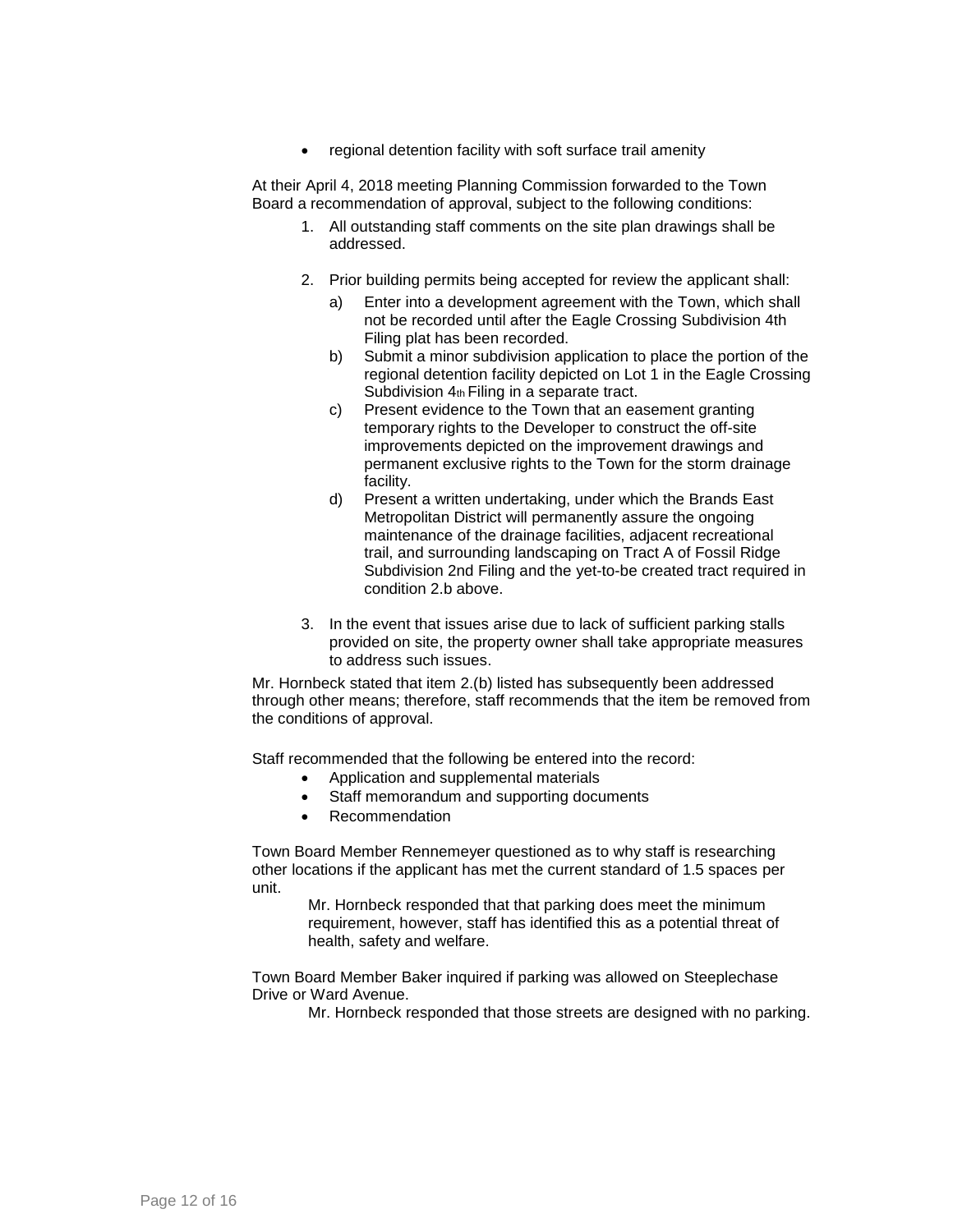Mr. Brian Williamson of TST Consulting Engineers, addressed the board stating that the parking reduction from the preliminary plan was driven mainly by the building spacing. In the preliminary site plan, 20 feet separated all the buildings which met building code. After an in depth analysis, the penetrations along the sides of the buildings, the number of windows and patios required 30 feet of spacing between the buildings which caused the buildings to disperse resulting in the removal of several parking spaces from the project. Mr. Williamson stated that it was not their intention to under park this project, instead they are trying to fit as many parking spaces as possible while continuing to meet the standard set forth in the land use code. Mr. Williamson further touched on the amenities that will be included with this project. These include; community club house, playground structures and regional trail connection.

Town Board Member Bennett inquired as to how pedestrians would cross from one side of Steeplechase Drive to the other.

Mr. Williamson responded that there will be a pedestrian refuge island located in Steeplechase Drive that would allow pedestrians to cross one lane of traffic and stop before crossing the other.

Mr. Bennett further inquired if the similar project that was mentioned by the applicant as having no parking issues was 100% occupied and built out.

> Mr. Morgan Kidder of Fossil Ridge Holdings, LLC., stated that he had miss-spoken and the location is not 100% built out at this time; however, they do not predict any parking issues even while meeting the current standard of 1.5 spaces per unit.

Mr. Bennett wished to acknowledge the applicant, developer and staff that have spent time on this project. Mr. Bennett stated that in situations such as this where there are no options for off-street parking, the current code appears to be inadequate. It has been requested that the applicant attempt to find additional ways to add parking in order to avoid hindrances in the future.

**Town Board Member Adams moved to approve Resolution No. 2018- 37. Town Board Member Scheuerman seconded the motion. Mr. McCargar sought clarification for the record that the remaining conditions recommended by the Planning Commission were included in the Motion. Both Town Board Member Adams and Scheuerman agreed that it was their intention to make the approval subject to Conditions 1, 2 (a), (c) and (d) and 3 as they appear in the staff memo on this item. With the clarification, roll call on the vote resulted as follows: Yeas – Baker, Scheuerman, Bennett, Rennemeyer, Adams, Melendez; Nays – None; Motion passed.** 

- 10. Resolution No. 2018-38 A Resolution Accepting the Resignation of Acting Town Manager Patti Garcia, Declaring a Vacancy, and Appointing Dean Moyer to Serve as Successor Acting Town Manager for the Town of Windsor
	- Legislative action
	- Staff presentation: Ian D. McCargar, Town Attorney

The resignation of Patti Garcia will create a vacancy in the office of Acting Town Manager, effective April 14, 2018. The Charter requires that an Acting Town Manager be appointed whenever a vacancy occurs in the office of Town Manager. In order to assure continuity of executive leadership pending the arrival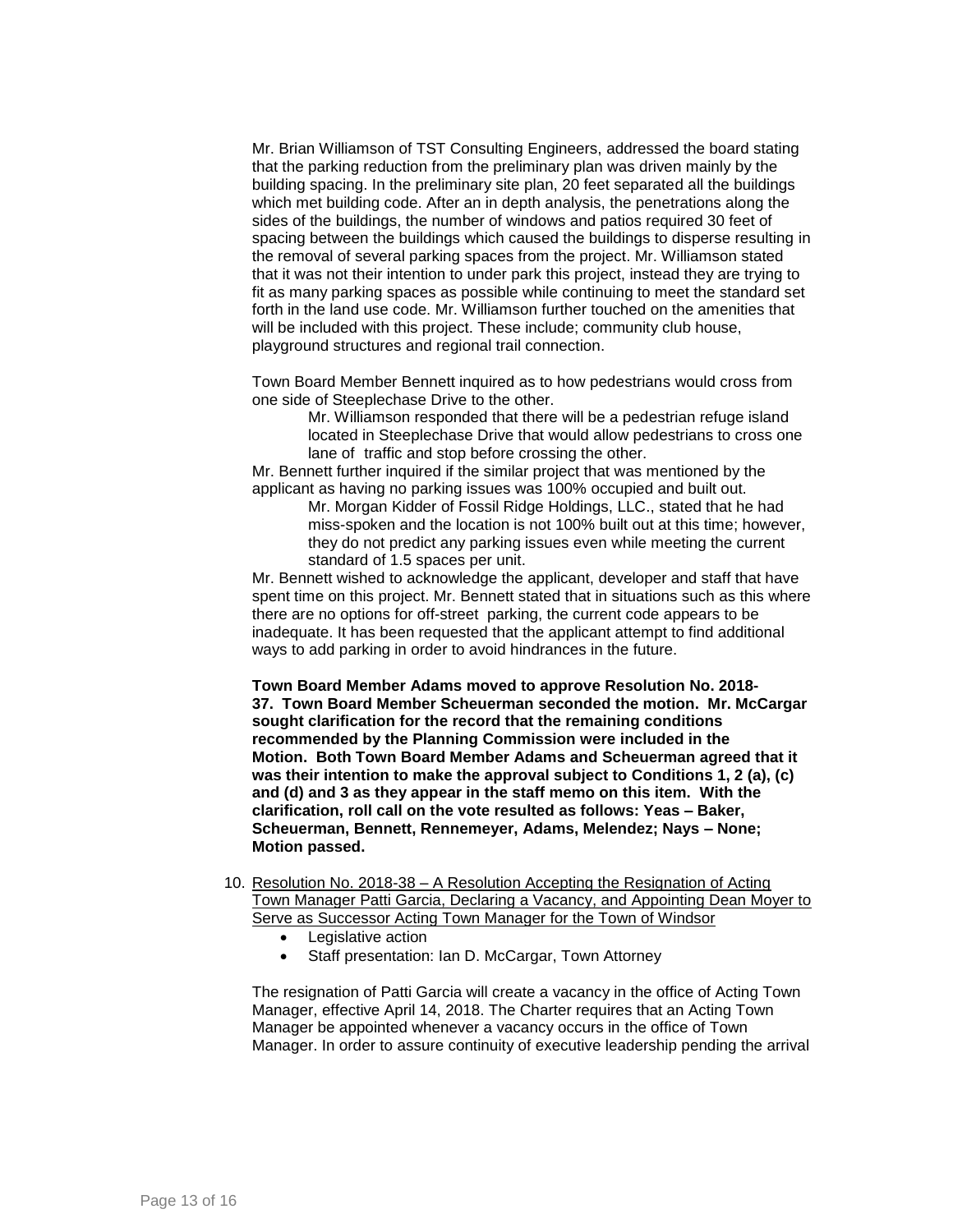of Mr. Hale, I have been instructed to present the attached *Resolution Accepting the Resignation of Acting Town Manager Patti Garcia, Declaring a Vacancy, and Appointing Dean Moyer as Acting Town Manager for the Town of Windsor*. If adopted, the attached Resolution will have Mr. Moyer take office following the effective date of Ms. Garcia's resignation as Town Clerk. Mr. Moyer will serve as Acting Town Manager until Mr. Hale takes office in June.

The attached Resolution is authorized under Charter Section 8.2, and does not in any way affect the Town Board's authority with respect to appointments as reserved under the Charter.

Staff recommended the Town Board adopt Resolution No. 2018-38. Simple majority of those participating required.

**Town Board Member Rennemeyer moved to approve Resolution No. 2018- 38 as presented; Town Board Member Scheuerman seconded the motion. Roll call on the vote resulted as follows: Yeas – Baker, Scheuerman, Bennett, Rennemeyer, Adams, Melendez; Nays- None; Motion passed.**

- 11. Resolution No. 2018-39 A Resolution Approving an Agreement of Purchase and Sale Between the Town of Windsor and Vima Partners, LLC, for the Acquisition of Real Property located in the Labue Farm Annexation to the Town of Windsor.
	- Legislative action
	- Staff presentation: Eric Lucas; Director of Parks, Recreation and Culture

Mr. Lucas stated that the Town's acquisition of land in the Labue Farm Annexation has been under discussion since October, 2017. More recently, the Weld RE-4 School District asked the Town to consider a joint acquisition of the property, as it is adjacent to land the School District owns for a future middle and high school. Following a discussion with the Town Board, staff was authorized to have further discussions with the property owner and school district.

The school district has determined that it needs only 19 acres of land, and the Town has determined that it can utilize 27 acres. After some discussion, the Town and the District determined that they would separately purchase their acreage in April of 2017. The School District closed on their 19 acres on April 2, 2017 at a price of \$1.10 per square ft. The School District now owns approximately 96 acres. Under the proposed contract, the Town will own 27.149 acres if purchase is approved. The identification of this parcel aligns with the Parks, Recreation and Culture Department Master Plan adopted in April, 2017, and subsequent discussions with PRECAB.

The contract calls for a purchase price of \$1,300,906.00 for the 27.149 acres of land, calculated at the same per-square-foot rate as the District's parcel, as no appraisal of the property had been prepared. The purchase price will reduce the Community Park Fund accordingly. Finance Director Moyer is aware and has approved the funding.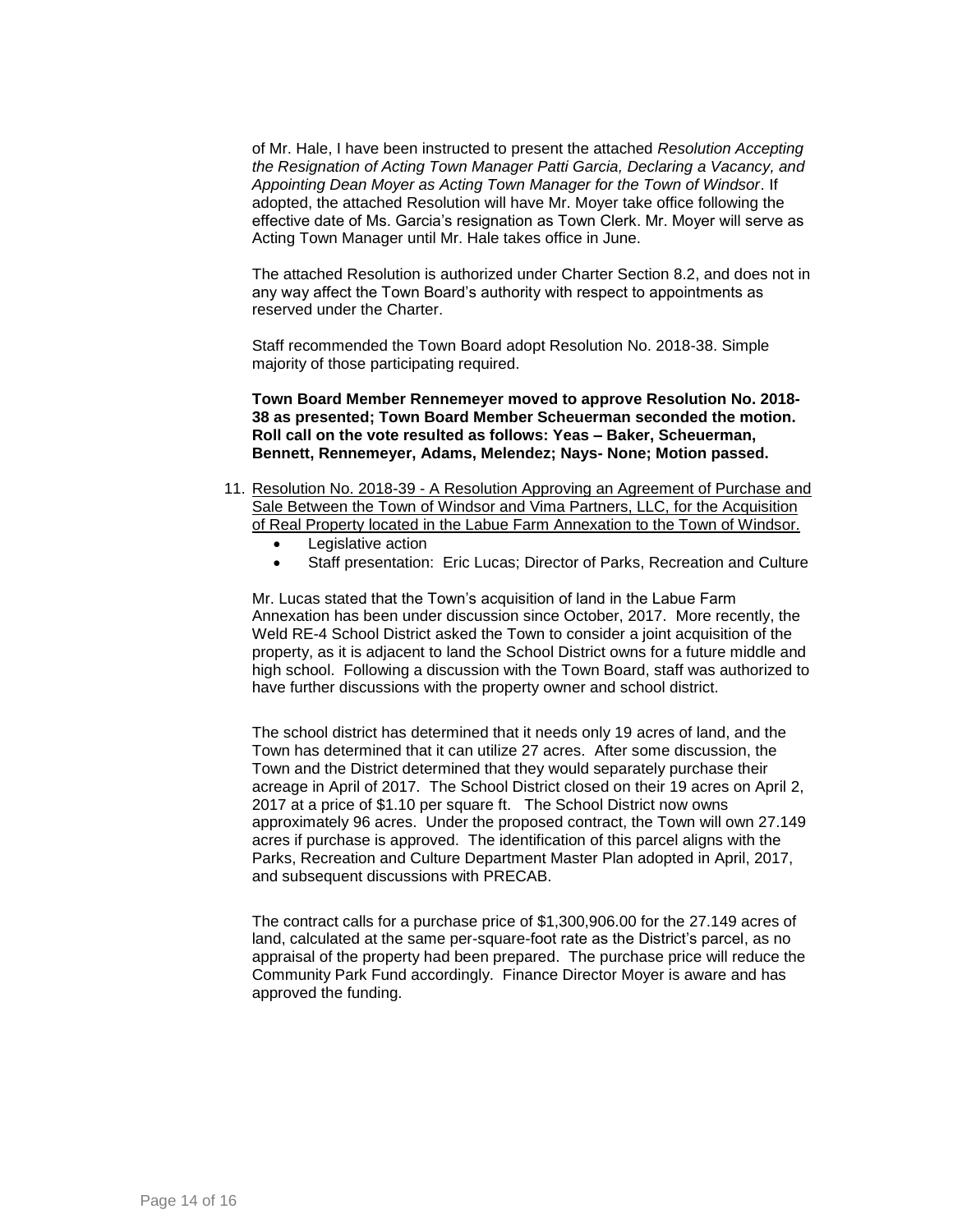Mr. Lucas noted that when park development occurs, the Town will be required to build a quarter-mile of road (Iron Wheel Drive) that will ultimately connect the Raindance subdivision with the future park and school site to the Pelican Farms subdivision. The estimated cost to build the Town's portion of the road is \$900,000.

Mr. McCargar offered to review the contract terms in further detail. The Mayor indicated that the Board was sufficiently familiar with the intention, based on Mr. Lucas's presentation.

Discussion revolved around the exact location of the park, the surrounding properties as well as the associated fees and financial impact of this purchase.

**Town Board Member Scheuerman moved to approve Resolution No. 2018- 39 as presented; Town Board Member Adams seconded the motion. Roll call on the vote resulted as follows: Yeas – Baker, Scheuerman, Bennett, Rennemeyer, Adams, Melendez; Nays- None; Motion passed.**

- 12. February Financial Report
	- Staff presentation: Dean Moyer

Mr. Moyer gave an overview of the February Financial Report that was included in packet material.

#### D. COMMUNICATIONS

- 1. Communications from the Town Attorney None
- 2. Communications from Town Staff Mr. Lucas shared with Town Board the playground options for Main Park that were voted upon by children within the community.
- 3. Communications from the Town Manager Ms. Garcia approached the Town Board and thanked them for the many opportunities that were given to her during her years of service with the Town of Windsor.
- 4. Communications from Town Board Members Mr. Baker gave an update on the Larimer County Transportation Infrastructure Strategies Meeting which he attended.

Town Board members thanked Ms. Garcia for her time of service and dedication to the Town of Windsor.

### E. EXECUTIVE SESSION

**Town Board Member Rennemeyer moved to go into an executive session pursuant to Colorado Revised Statutes § 24-6-402 (4)(e) (I) for the purpose of determining positions relative to matters that may be subject to**